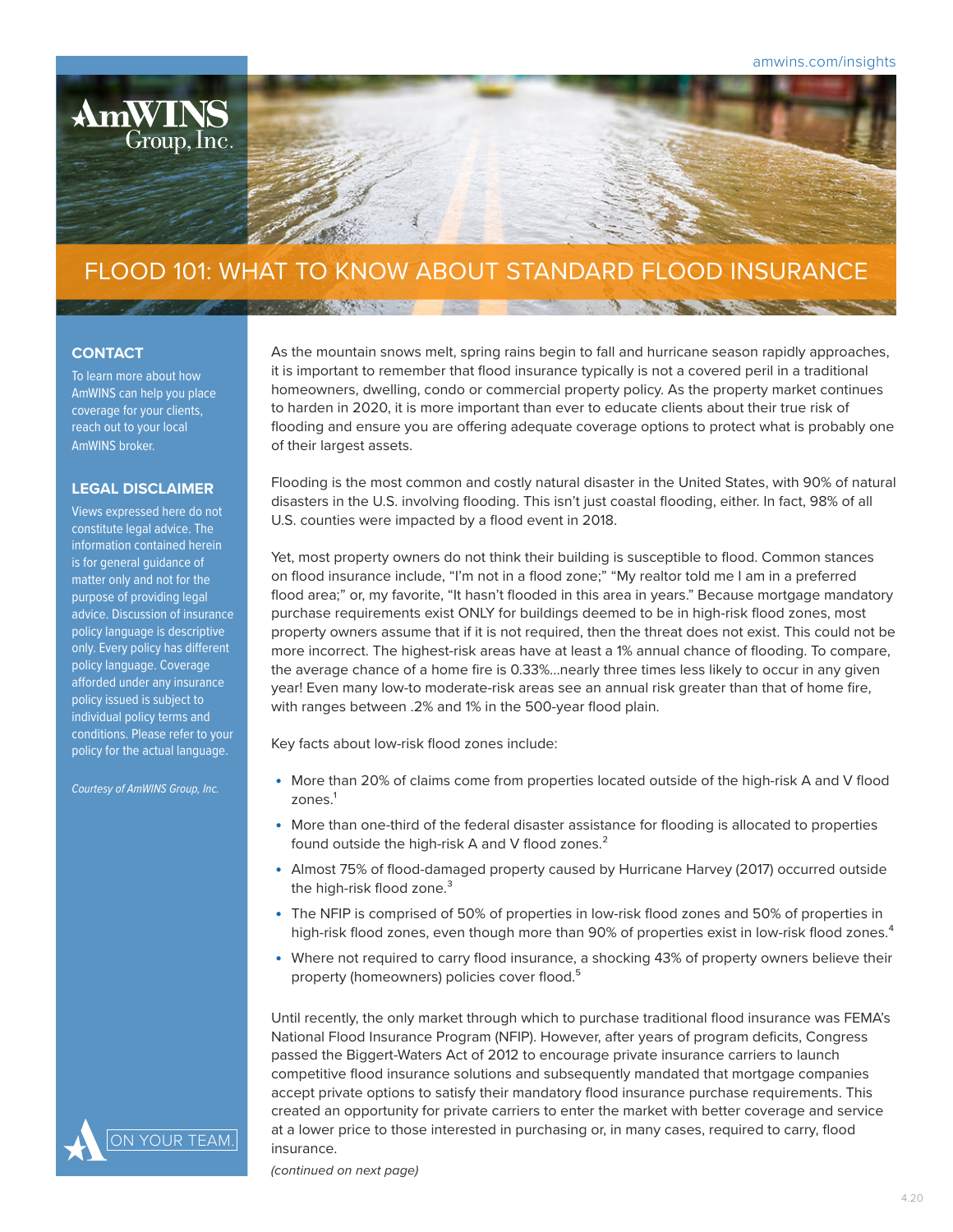*(continued from previous page)*

## NFIP STANDARD FLOOD INSURANCE POLICIES: WHAT'S IN AND WHAT'S OUT

- 1. Flood insurance covers direct physical losses from flood and losses resulting from flood-related erosion caused by heavy or prolonged rain, coastal storm surge, snow melt, blocked storm drainage systems, levee dam failure or other similar causes. To be considered a flood, waters must cover at least two acres or affect two properties.
- 2. Limits for residential properties with less than five units are \$250,000 for the building and \$100,000 for personal property (private carriers almost always allow for higher limits).
- 3. Limits for commercial properties are \$500,000 for the building and \$500,000 for business personal property (private carriers almost always allow for higher limits).
- 4. Limits for residential buildings with five or more units are \$500,000 for the building and \$100,000 for business personal property.
- 5. Unless your client is insuring their single-family home that they have resided in more than 80% of the previous 365 days AND they insure the building at least 80% to value (or the NFIP maximum of \$250,000), then claims are always settled at Actual Cash Value.
- 6. There is practically NO coverage for a basement or any floor below ground.
	- a. Coverage is limited to merely taping drywall back into place and those mechanicals that service the building.
	- b. No finishing is covered, even if the area previously was finished.
	- c. Contents are limited to just those items listed in the policy:
		- i. Air conditioning units, portable
		- ii. Clothes washers and dryers
		- iii. Food freezers, other than walk-n
- 7. Fences, docks, foliage, swimming pools, wells and septic tanks are all not covered.
- 8. Outbuildings must be separately insured, as the NFIP only insures one building per policy. The only exception is single-family homes with detached garages, in which case 10% of your building coverage can be applied toward the detached garage.
- 9. Additional coverages like loss of use, business interruption, loss of rents, and other coverages that typically can be added to normal property policies are not available under the NFIP.

### **CONCLUSION**

So, before the 2020 hurricane season blows in, make sure to review with your clients their actual flood risk. Those in highrisk flood zones should be warned that a 1% annual chance is actually very high compared to other perils. Walk through scenarios and explore private alternatives that could save money and improve coverage for your insured's greatest exposures. The bottom line: today's market demands a thorough and thoughtful approach to flood coverage. Understanding an insured's risk and knowing which options to recommend will offer protection when it's needed most.

The Flood Insurance Agency (TFIA) specializes in the distribution of private flood insurance throughout the United States. For more than 30 years, TFIA has been at the forefront of the flood insurance industry. It provides access to private market flood insurance as an alternative to the National Flood Insurance Program. The private flood insurance program now insures over \$4.5 billion of property spread over 25,000 risks and has registered over 3000 independent agencies in 49 states to market the program. Learn more about FloodFlex, TFIA's innovative commercial flood coverage enhancement.